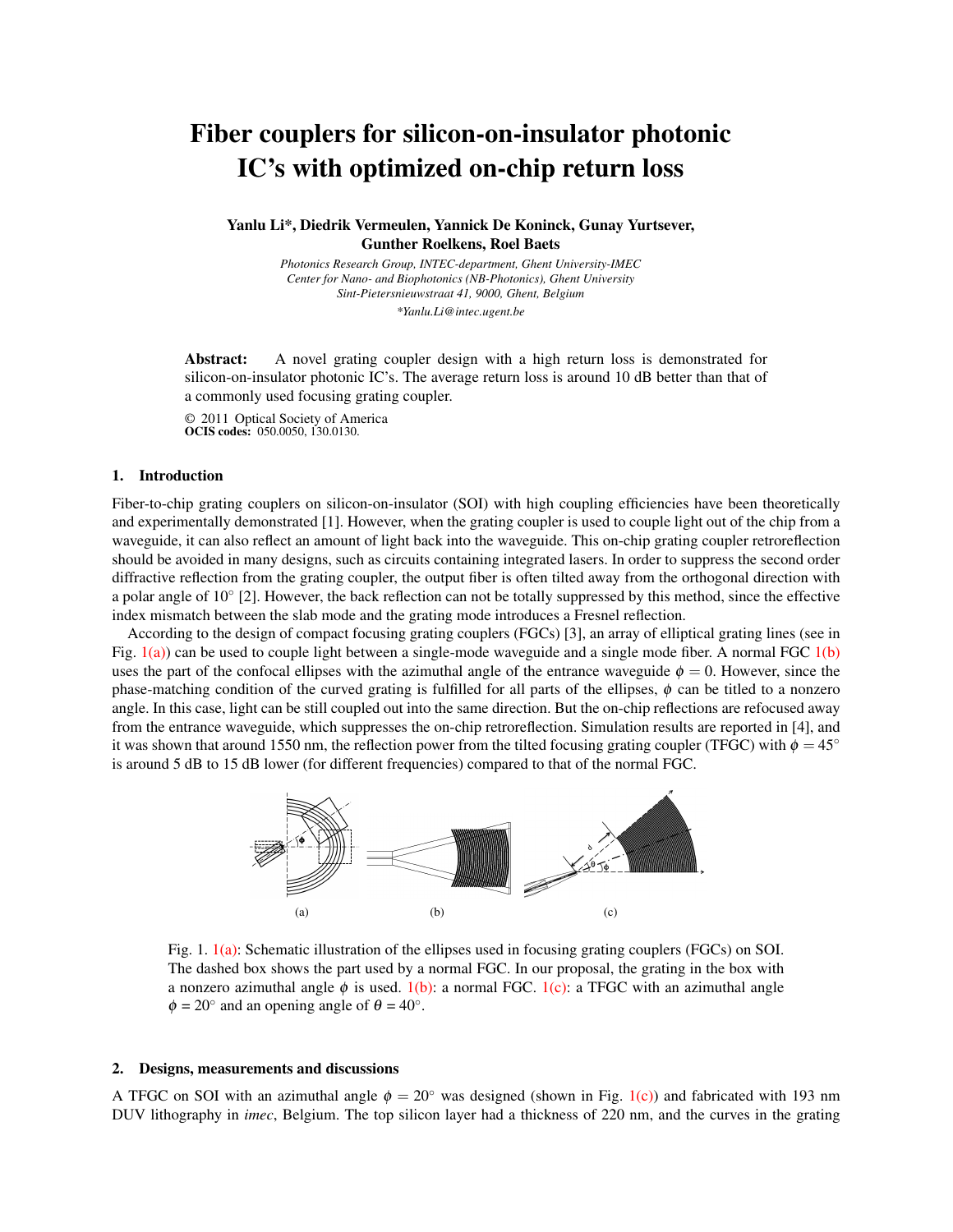region were shallowly etched trenches with a silicon thickness of 150 nm. No top cladding covered the grating. The distance from the entrance waveguide to the first grating (*d*) was 24.8  $\mu$ m, and the opening angle of the grating ( $\theta$ ) was 40.0° (see in Fig. 1(c)). To reduce reflections, the deeply etched entrance waveguide was tapered to a shallowly etched aperture. The width of the aperture was set as  $0.9 \mu$ m to make sure that the light reaching the grating is mode matched with the mode in the single mode fiber. The entrance waveguide was connected to a standard grating coupler from the left side via a 2 mm long taper (see in Fig 2). A normal FGC with the same input grating coupler and taper was fabricated to compare with the TFGC (see in Fig. 2). The separation *L* between the normal grating coupler and the input grating coupler was around 2.04 mm. The four bends with 5  $\mu$ m radii in the TFGC test structure were used to mark the distance *L*. Both grating couplers were designed to operate at 1.55  $\mu$ m.



Fig. 2. Two different structures were measured: a normal FGC and a TFGC. Laser signals were sent from the left side through the standard grating couplers, and connected to the test grating couplers through a straight taper with a length of around 2 mm.

Coherent light sweeping from 1490 nm to 1570 nm was sent into the input grating couplers via a single mode fiber pigtail. The sampling rate of the detector was set at a specific value to record a discrete spectrum with a wavelength step of 20 pm. The transmission maxima for both test grating couplers lay between 1540 nm and 1550 nm as expected. Their fiber-to-fiber insertion losses (around -10 dB) and 3dB bandwidths (around 50 nm) were also similar.

The reflections were measured by using the optical frequency domain reflectometry (OFDR) technique. With the help of a circulator [5], beating signals between the reflection from the input fiber/air interface and those from the on-chip device were detected. The output fiber pigtail was removed in the reflection measurements to avoid additional reflections. Reflections at different locations in the test structures can be extracted from the autocorrelation  $R(z)$  of the detected signals. Three steps were done before calculating  $R(z)$ : 1. mapping the reflection spectra from the wavelength domain to the frequency domain, using the linear interpolation function. 2. multiplying a Gaussian window to the reflections in the frequency domain, so as to suppress numerical leakages. 3. zero padding, in order to get a denser frequency mesh in the autocorrelation function, which is good for estimating the 3 dB bandwidth of peaks. After these steps, a power spectral density  $P(f)$  for an array of frequencies f was obtained.  $R(z)$  was then derived by calculating the inverse Fourier transform of  $P(f)$ . The group index used in the calculation (3.75) was the average group index along the taper. A reference measurement was also made by shining the input light to an empty area (with no patterns) on the same chip, so that reflections from the backside of the chip can be extracted. In Fig. 3(a), the autocorrelations  $R(z)$ from the three measurements are shown on a logarithmic scale  $(20 \times \log(R(z)))$ . Note that the calculated reflectance is an average value for wavelengths between 1490 nm and 1570 nm.

The strong reflections from different locations in the test structures formed beating signals on the detector by interfering with the reflection from the fiber/air interface, and those strong beatings were represented by the maximal values in the  $R(z)$ . The first maximum near  $z=15 \mu m$  (in Fig.3(b)) may be caused by the beating between the reflection from the fiber/air interface and that from the input grating coupler. The second important maximal value appear for  $z \approx 0.71$  mm (in Fig. 3(c)), which is found in all  $R(z)$  curves. It is cause by the beating between the reflection from the fiber/air interface and that from the backside of the chip. The peak for  $z > 2$  mm (marked by arrows in Fig. 3(d)) is caused by the beating between the reflection from the fiber/air interface and that from the test grating couplers (output grating couplers), and thus it does not appear in the autocorrelation of the reference measurement. It can be found that the peak of the TFGC is 0.15 mm further away than that of the normal FGC, which is because the TGGC lies to the right of the normal FGC (see in Fig. 2). Compared to the peak of the normal FGC, that of the TFGC is lower. Reflectance values integrated over the 3dB linewidth of the peaks illustrate that the average reflectance of the TFGC is 9.5 dB less than that of the normal FGC. Reflectance from the four bends in the TFGC test structure is also quite large